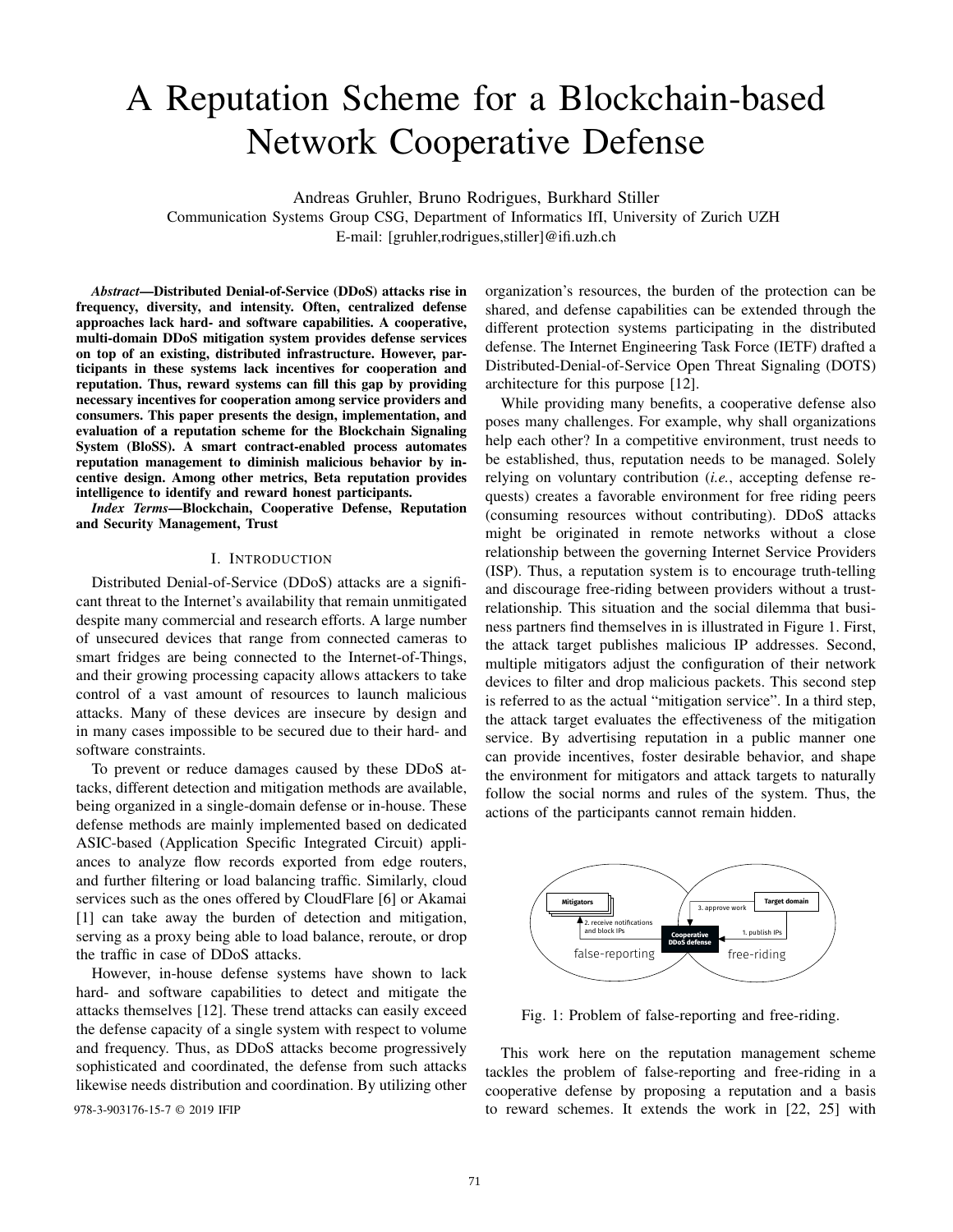a reputation scheme, however, focusing on the reputation mechanisms solely and abstracting DDoS mitigation service delivery, payments or financial incentives. We assume policies for cooperation are expressed in a smart contract and the system in [22, 25] considers these network and security policies in a more detailed manner. This reputation system builds on established concepts and could be readily integrated in the area of cooperative defense.

A reputation scheme allows contributors and consumers of the network to rate entities that request protection in a cooperative defense. These systems have already been proven useful for e-commerce Web-sites, incentivizing peers to contribute with relevant information and establishing fairness among peers. Moreover, similar social dilemmas exist in other areas, *e.g.* crowdsourcing [33]. Even in large Peer-to-Peer (P2P) networks, peers maintain lasting business relations and transact repeatedly [29]. This increases the potential benefit of such type of systems in P2P related domains. In Mobile Ad hoc NETworks (MANET), researchers identified the same need, to provide incentives and credit-based mechanisms for cooperation among peers [8, 15]. However, the DOTS draft does not discuss these issues, which are of administrative nature or part of business agreements between the cooperating domains. Thus, incentive or reward mechanisms are required.

The design of reputation and reward systems is still a challenge because they are vulnerable to gaming attempts by malicious users [9, 28]. These attacks against reputation systems are also referred to as "rating fraud" and can occur in different forms [4]. Attackers can use these strategies to inflate their own reputation (*i.e.* ballot-stuffing) or cause the defamation of others (*i.e.* bad-mouthing) [4]. In collusion and Sybil attacks, multiple identities are misused to manipulate reputation [9].

When using multi-dimensional and subjective user-ratings, a bad rating can dilute the reputation of other peers, independent of their actual behavior [9]. Therefore, self-balancing and credible reputation metrics based on well-defined inputs other than subjective ratings are needed [32]. Similarly, a selfpolicing reputation system can discipline the participants' behavior without the need for a central authority [14]. Another problem identified in [9] is, that reputation systems are prone to re-entry attacks if the cost to obtain a new identity is too low.

A carefully chosen initial reputation score and reputation function can present newcomers trustworthy in their first transactions, but still discourage from whitewashing the identity [27]. The cost to create a new identity must be higher than benefits that come with the initial reputation score. The blockchain-based attack signaling architecture proposed in [25] already leverages IP verification to proof IP ownership. Using the limited IPV4 address space has shown to be an excellent way to raise the cost barrier of re-entry and to decrease the risk of Sybil and whitewashing attacks [4, 9].

Blockchain technology not only offers new possibilities in attack signaling, but also emerges as a trust-worthy and distributed solution for reputation management [25, 30]. Since reputation is earned in interactions between peers, it can be attached to transactions. Decentralized ledger technologies such as the New Economy Movement (NEM) [19] calculate importance scores for peers. According to NEM, "importance cannot be arbitrarily manipulated or gamed, and importance scores are useful for purposes other than just blockchain consensus, being interpreted as a form of reputation" [19].

This paper is organized as follows. Section II overviews general concepts applied in current reputation systems. Section III describes how the reputation scheme is embedded into the mitigation protocol. The architectural design and implementation are described in Section IV. Section V explains methodology and configuration, including the execution of major experiments. The discussion of experimental results, limitations, and robustness against different forms of rating fraud follows in Section VI. Finally, Section VII concludes the work.

# II. REPUTATION SYSTEM CONCEPTS

Reputation systems have been widely deployed in different business areas and application contexts. There exists a multitude of use cases for reputation and incentive mechanisms that ranges from crowdsourcing and sensing [7, 33], MANETs (Mobile and Ad-hoc Networks) [8, 15], Border Gateway Protocol (BGP) routing [11], E-commerce [3], file-sharing [29], mobile data plan sharing [18], prediction markets [21], various P2P and blockchain networks and cooperative DDoS defense [22, 25]. General properties of reputation systems are identified in Section II-A and, in the following, probabilistic reputation engines are introduced in Section II-B.

# *A. System Properties*

Reputation systems have a few common properties [11]:

- Foundation of trust: Repeated interactions and a clear interaction history build a reliable foundation of trust.
- Self-policing nature: The system should be self-policing, with the social norms defined by the users and not by a central authority [14].
- Carrots and sticks: With incentives and penalties, users are more likely to behave according to the social norm.
- **Robustness**: The system should be robust against gaming attempts in reputation systems [9]. It needs not be foolproof, but reasonably secure against collusion and Sybil attacks, bad-mouthing (bad ratings), ballot stuffing and identity whitewashing through re-entry. Current literature examines rating fraud, as a type of information fraud (see Figure 2). The goal of an attacker domain is to either increase the reputation of itself (ballot stuffing) or to decrease the reputation of others (bad-mouthing). The attacker can achieve its goals using a variety of attack models. A constant attacker behaves consistently evil, whereas a disturbing agent camouflages its actions skilfully.
- Accurate and verifiable scoring engine: The scoring engine should provide accurate and verifiable metrics.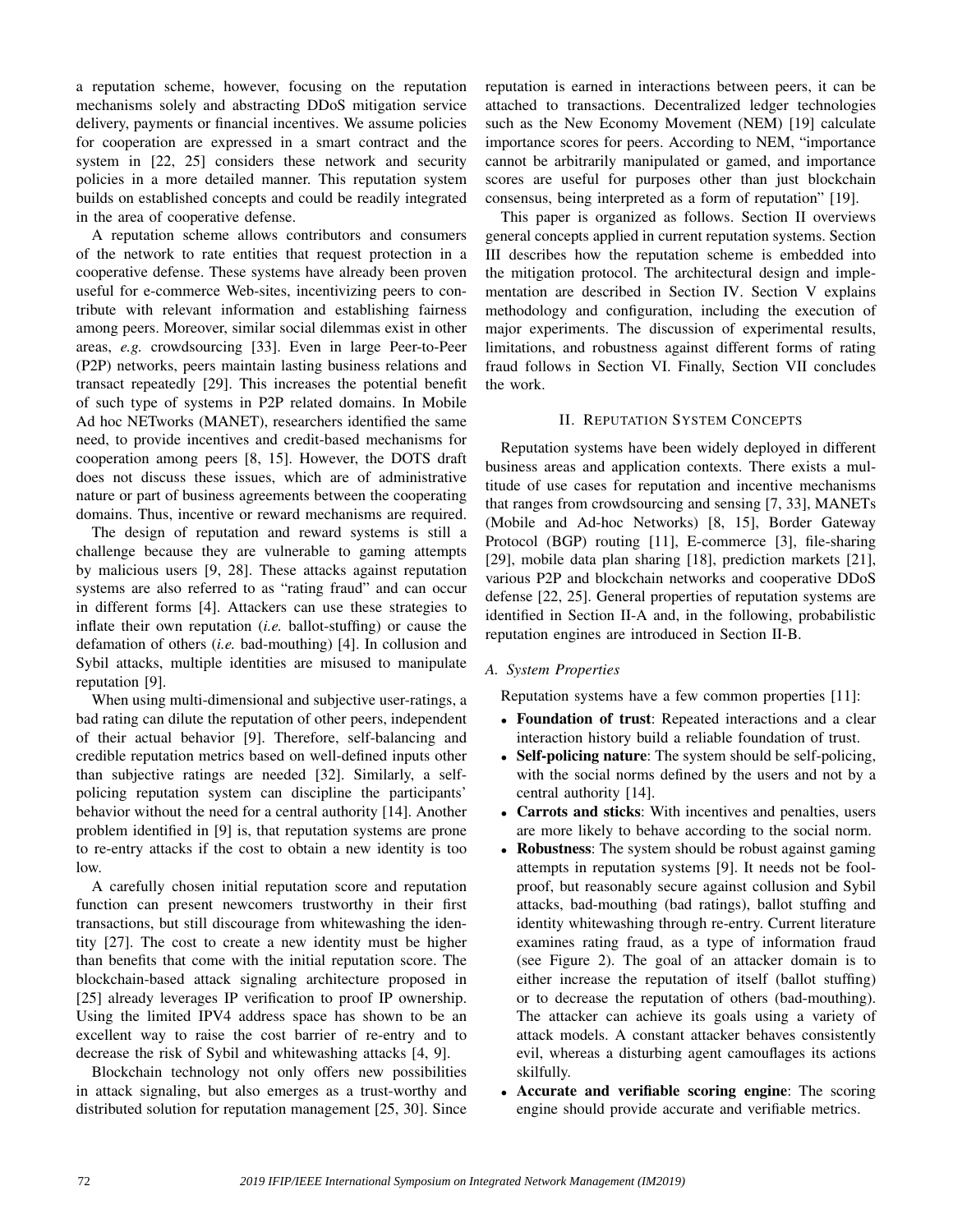

Fig. 2: Fraudulent rating classified by goal and attack [4, 23]

• Anonymity and privacy: The personal user feedback should be collected anonymously or bound to a pseudonym, to ensure honest feedback and guarantee some degree of privacy [7]. In a decentralized, anonymous marketplace (DAM) [24] the reputation system requires additional properties to ensure a fair and complete listing of items, payments, and reviews. Most importantly, such a marketplace ensures the unlinkability of reviews and payments (with associated customer information), without compromising the legitimacy of the review [24]. The fully anonymous reputation system developed for the DAM "Beaver" [24] makes use of advanced cryptographic techniques, such as ring-signatures and zero-knowledge proofs, to uphold stringent security and anonymity requirements. These techniques allow raters to stay anonymous by veiling the source of the reputation claim, but without compromising the validity of the rating.

# *B. Probabilistic Reputation Engines*

Surveys and classification about different types of reputation engines are presented by Jøsang *et al.* in [13] and Schlosser *et al.* in [23]. This work focuses on a probabilistic engine, because this type of engine is suitable for the design of binary reputation systems [2]. In probabilistic engines, reputation is expressed as a probability [2, 27]. The expected value of the beta distribution forecasts the probability of a positive, future event x, based on the past binary events x and  $\bar{x}$ . The binary events represent positive and negative historical reputation ratings. The expected value of this distribution can be interpreted as a reputation score [2].

One particular example of a Beta reputation system applied to blockchain is found in the Topl protocol [5]. Topl is a proposed blockchain protocol to create profit-sharing agreements with producers in emerging and frontier markets. The reputation engine "Divine" of the Topl protocol builds upon a Beta reputation engine to facilitate due diligence and reduce counterparty risk [16].

In this work, likewise to [2], Beta reputation for a customer c is calculated as the expected value  $E(p) = \frac{\alpha}{\alpha + \beta}$ , with  $\alpha = positive(c) + 1$  and  $\beta = negative(c) + 1$  being the accumulated positive and negative reputation values at one point in time. This value reflects the probability of future positive interaction with customer  $c$ , based on its past positive and negative ratings. This Beta function outputs reputation scores in the range of  $[0, 1]$ , where 0.5 is the initial, neutral score of every new customer.

# III. MITIGATION PROTOCOL

Figure 3 depicts the protocol for mitigation or defense services by a mitigator M (*i.e.* the requested domain), in response to a DDoS attack at the target domain T (*i.e.* the requester or attack target). It defines how the customers should behave in a cooperative defense. The rational and satisfied customers are referred to as the "desired customer strategies". When M submits proof of blocking, there is no automated way for other peers to build a consensus on the quality of the delivered service. The receipt in a "payment-for-receipt" exchange process cannot be automatically issued by a smart contract, because in the worst case, any upload is accepted as successful delivery and  $T$  would pay for a worthless receipt. Attack size and amount of payment are relevant factors that could result in serious financial losses for T. In order to avoid this problem, this reputation protocol here depends on  $T$  to rate the outcome of the mitigation service until a validation deadline. Thus, the "nature of the proof" is abstracted, because finding a robust representation and verification thereof presents a current limitation in cooperative defense (see Section VII).

The protocol implements a final rating deadline in addition to the service and validation deadline. A dissatisfied M can still dispute a rejected service as long as the rating deadline has not expired. Afterward,  $M$  is assumed to no longer be interested in the payout or having accepted T's rating. The rules of the smart contract define a positive rating by  $M$  as the only allowed response to a positive rating (ack) from T. In the same way, receiving negative or no feedback from T cannot (altruistically) be rewarded with a positive rating by M. Nevertheless, a dispute process should be in place for customers to challenge any payout or rating.

As independent observers, we cannot make a statement about the truthfulness or quality of the (proof of) service. Even though blockchain technology can preserve an audit trail for all transactions, it cannot compensate for lack of ground-truth [4]. This holds for the uploaded proof of service as well as for user-defined, subjective ratings. There is no automated way to determine the truthfulness of proof or rating fully. Hence, the correct input of customers remains of paramount importance for the quality of the system as a whole.

Nonetheless, as soon as  $T$  decided on the quality of the delivered mitigation service, this information is published by rating and validating the mitigation service. In this sense, T cannot be malicious, only satisfied or dissatisfied. If T is honest, it either rates positively and acknowledges (satisfied) or rates negatively and rejects the service (dissatisfied). Then, a rational M always rates according to the expectation of  $T$ . This rational  $M$  responds to a rejected service by rating  $T$  negatively. However, if the rational  $M$  received positive feedback from  $T$ , it will also respond positively. When there was no feedback (*i.e.* T selfish), a rational M is only allowed to rate negatively.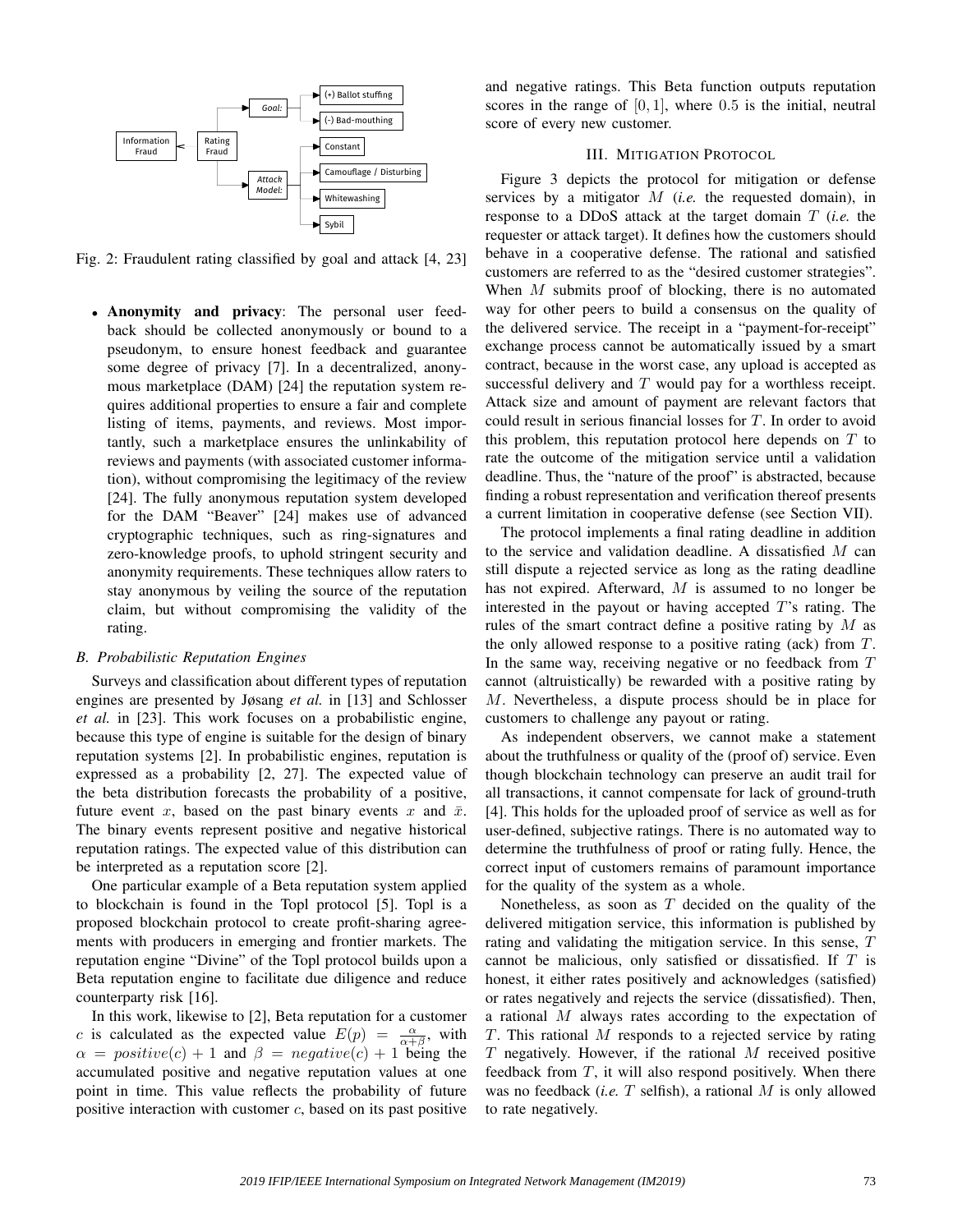

Fig. 3: Customer strategies in the mitigation protocol

# IV. DESIGN AND IMPLEMENTATION

The software architecture of the prototype in this work is inspired by [31], with slight modifications  $1$ . Whereas [31] uses PostgreSQL for reputation caching, this work here creates a mitigation task index in a MongoDB database. Based on that data, the reputation API provides reputation metrics to interested consumers over well-defined endpoints. An identity smart contract holds the identities of all participating autonomous systems or domains. A partial **anonymity** (*i.e.* pseudo-anonymity or pseudonymity) is preserved by disguising the real identity of the domain and maintaining a pseudonym in form of an ID (*i.e.* Ethereum account addresses). However, for a particular reputation claim, the claim owner and rated customer and the interaction are traceable within the blockchain.

Customer data, including reputation scores, mitigation offers, and tasks are connected to the customers' ID but stored off-chain whenever possible. The reputation contract stores IPFS hashes, that link to reputation data (reputons) about past interactions. Reputation scores and historical data about a peer's behavior in different contracts (*e.g.* peer age, number of tasks solved, number of interactions) can be retrieved from this reputation contract or the public blockchain transaction history. This data creates the foundation of trust and is visible to all peers in the system. The attack information broadcast is also assumed to be public. Potential mitigators receive notifications about malicious IPs via blockchain. Based on publicly available reputation data, both contract parties decide whether to enter into a contractual relationship. The reputation API aggregates reputation data and provides it to the interested

<sup>1</sup>The prototype is available at https://github.com/in0rdr/prototype

peers. This API should allow verifying the integrity of the provided information. In this architecture, the API represents the accurate and verifiable scoring engine. Since consumers can query the blockchain transaction history independently, the information provided by this API can be proven wrong any time.

The following sections describe how tasks are indexed, how reputation is stored off- and on-chain and how the reputation metrics are presented to consumers of the reputation API.

# *A. Mitigation Task Index*

The reputation API was built with the Ruby on Rails (RoR) web application framework. A scheduler appends new contract information to the local index at an interval of 15 seconds. Since we assume that data on the ledger is immutable (*e.g.* mitigation contract participants never change), new data can be appended to the local database in this periodic manner. The database is updated using a simple counter (known\_cnt), to mark the position of the last update (see Listing 1). Thus, information appended previously will not be stored or processed twice. The same caching procedure could be applied to cache reputons.

```
def get_latest_tasks
  task_cnt = contract.call.task_cnt
  known_cnt = REDIS.get('known_cnt') || -1
   append only new tasks
  (known_cnt + 1...task_cnt).each do |task_index|
    # fetch task from the ledger
    task = contract.call.tasks(task_index)
    REDIS.set('known_cnt', task_index)
    # create a new task entry in the database
    MitigationTask.create(
      mitgn: MITIGATION_CONTRACT_ADDRESS,
      _id: task_index,
      target: task[0],
      mitigator: task[1])
  end
end
```
Listing 1: Periodically append tasks to local task index

# *B. Storage of Reputation Data*

Reputation storage is implemented partially off- and onchain. The actual reputation data is not stored in the database of the API but retrieved directly from the IPFS gateway. The IETF standard media type for reputation exchange [17] enables the interpretation and exchange of reputation claims. Claims are a way to register a reputation statement that a source entity makes about a target entity [10]. The reputon media type represents these claims in JavaScript Object Notation (JSON). These JSON objects are stored on IPFS. Listing 2 shows a reputation statement about a mitigator.

```
{ "application": "mitigation",
"reputons": [{
   .<br>"rater": "0xf43...",
   "assertion": "proof-ok",
   "rated": 20,
   "rating": 0,
   "sample-size": 1 }] }
```
Listing 2: Reputation statement about a mitigator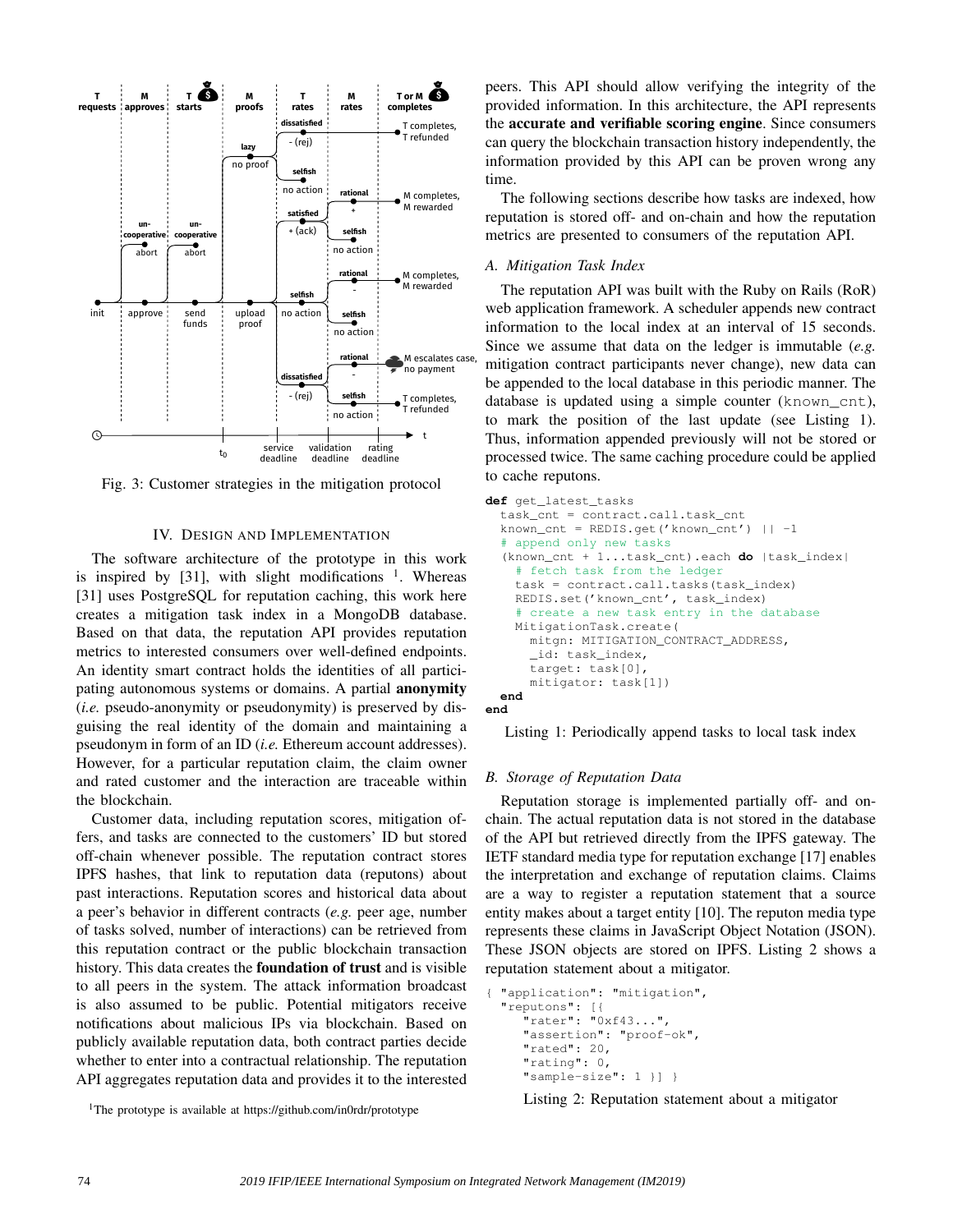The properties of such a reputon can be interpreted as follows:

- The rater records an assertion (reputation statement) for a customer. In Listing 2, the reputation statement was made about the mitigation service delivered by a mitigator. The receiving side (*i.e.* the "rated" customer) of the claim is implicitly recorded in the mitigation smart contract, since every mitigation contract is created for exactly two customers.
- The rated property of the reputon records the mitigation task ID.
- A rating value of zero is a negative feedback. The rating value of one is interpreted as a positive reputation statement. Intuitively, when no reputon is supplied for a mitigation task and customer, there exists no rating property and the rating for this customer is interpreted as "neutral".
- The sample-size specifies "the number of data points" used to compute the rating" [17] and is fixed to 1 since the reputation statement originates from exactly one customer. Even though not being a required attribute by the media type specification [17], it improves the information quality of the reputation statement.

The task index of the API contains the task IDs and contract participants. To obtain reputation data, the API controller sets off a read request to the blockchain. An example to fetch all reputon IPFS keys for a customer (in the role of attack target) is given in Listing 3.

```
def get_target_reputons(addr)
  target_tasks = MitigationTask.where(target: addr)
  target_tasks.map do |t|
     get mitigator claims about target
    { ipfs_key: CONTRACT.call.get_reputon(t._id, 1),
      task_id: t._id }
  end
end
```
#### Listing 3: Fetch IPFS reputon keys

The reputation smart contract stores the IPFS hash of every reputation claim (see Listing 4). The reputons mapping avoids duplicate claims and registers claim owners (*i.e.* the "rater"). The Solidity state variable interactions maps every mitigation task ID to an array of size two. Every task can have at most two reputons assigned. First, the reputation statement from the target about the mitigator and second, the reputation statement from the mitigator about the attack target. These reputons hold complete reputation information, including metadata. The ratings state variable records the binary reputation value to conclude mitigation tasks.

```
uint256 public reputonCount;
mapping(string => address) reputons;
mapping(uint => string[2]) interactions;
mapping(uint => uint[2]) ratings;
```
Listing 4: On-chain reputation storage

# *C. Implementation of Reputation Metrics*

The reputation API presents reputation summaries to consumers. An example of such a summary for an arbitrary customer is given in Listing 5. The rating\_summary map reveals, that customer 0x113... earned more negative than positive reputation for his mitigation service. The average satisfaction with the mitigation services of this customer amounts to  $sat(c) = \frac{positive(c)}{negative(c)} = 0/2$  which is 0%. The reputation summary also shows, that this customer received no feedback and thus neutral ratings in three of total five interactions. These are only the interactions for which this customer was enrolled as a mitigator. A similar summary can be obtained to learn about the reputation claims obtained in tasks, where customer 0x113... was enrolled as the attack target. The reputation computation is based on the task IDs in the rating\_source map of the summary. This information can be used to verify the correctness of the reputation summary.

```
{ "rating_source": {
    "negative": [20, 26],
    "neutral": [2, 8, 14],
    "positive": []
  }, "rating_summary": {
    "negative": 2,
    "neutral": 3,
    "positive": 0 } }
```
Listing 5: Reputation summary for mitigator  $0 \times 113$ ...

#### V. EVALUATION

The goal of the experiments was to determine a setting, where constant (see Figure 2) desired customer behavior is distinguishable from undesired or even malicious behavior by looking at reputation values. The simulations were performed in the Communication Systems Network Lab at the University of Zurich. More precisely, the setup comprised two identically equipped Dell XPS machines, with Intel Core i7 CPUs (4 Cores, 3.40 GHz) and 8 GiB of RAM each. The first machine hosted an Ethereum boot node and a mining (validating) peer. The second machine hosted a non-mining geth peer and the Node.js simulator script. Also, an Ethereum network statistics dashboard (eth-netstats) has been deployed for monitoring purposes on this second machine. The simulator script was written using the Web3 Ethereum JavaScript API.

#### *A. Evaluation Metrics*

Reputation points used to rate target and mitigator are preferably not the same because a task owner with a good rating does not necessarily need to be a good mitigator and vice-versa. Therefore, the reputation earned as mitigator is stored separately from the reputation earned as attack target or task owner. A simple metric gives the analyzing peers a clear understanding of a peers reputation. Added to this, a complex metric might lead to negative feedback loops [10]. The scores earned by ratings from other peers (subjective ratings) and the total amount of transactions (objective metrics) are equally important to have a good understanding of a peers trustworthiness [32]. Therefore, this system presents objective (*e.g.* number of transactions/interactions) and subjective metrics (*e.g.* ratings) to consumers (see Section IV-C). This approach allows peers to calculate a simple trust metric, which helps them to decide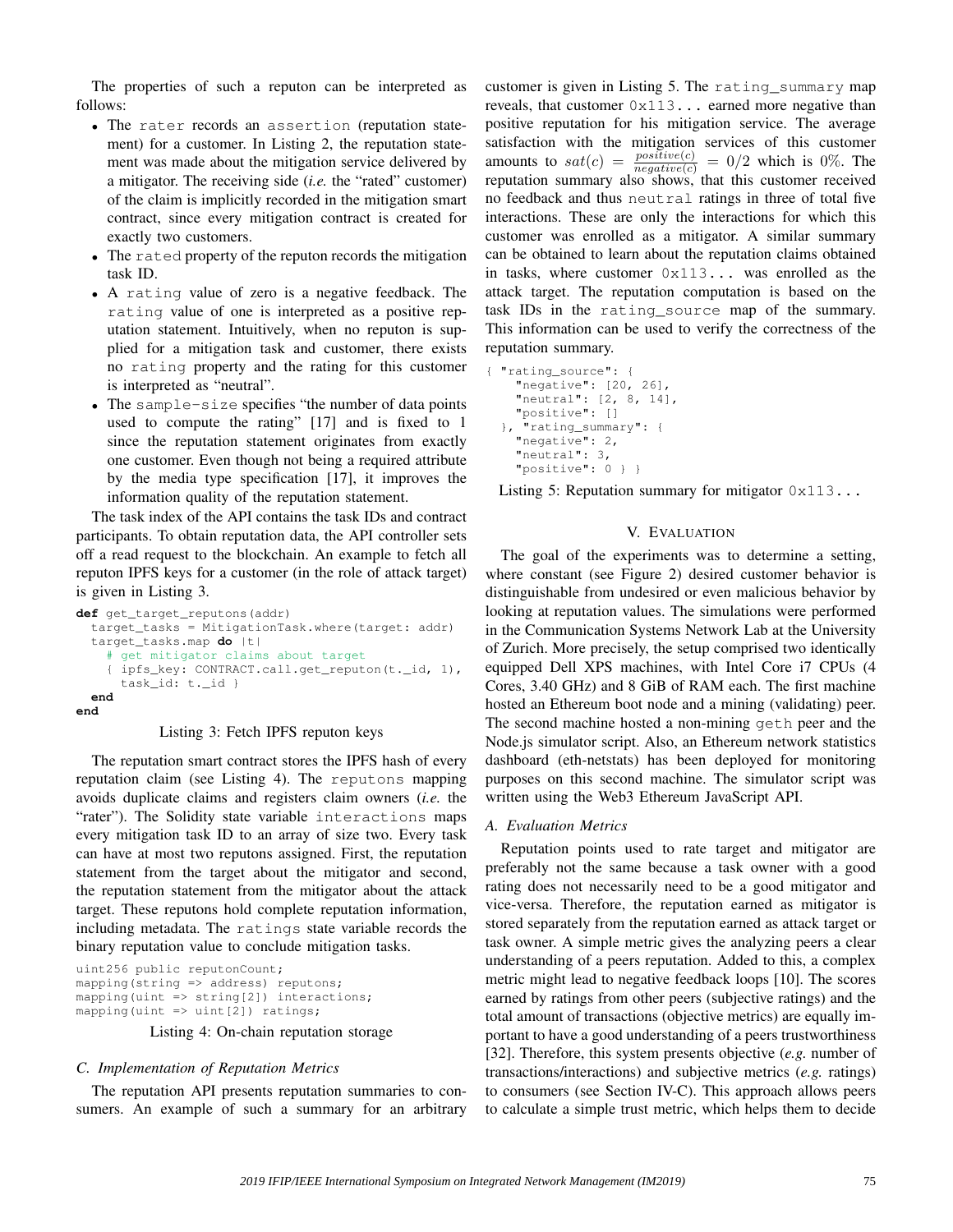on trustworthy business partners. Beta reputation is assumed to be a suitable metric for this evaluation, since this is a binary reputation system (see Section II-B). According to Jøsang and Ismail (2002), this metric builds "a sound mathematical basis" [2]. A "balance factor of trust" to correct for the trustworthiness of the subjective ratings was not implemented.

## *B. Customer Strategies*

Tables I and II present the numerical evaluation of all customer strategies, which match their analytical specification in Figure 3. These two tables show the state of the simulated world after all customers complete a mitigation contract with each other once. The simulation function takes as an input one mitigator strategy and one target strategy. After the simulation halts, the output analyzed in this evaluation here is the end state of the mitigation tasks in the simulated world (Table I) and the reputation of the customers (Table II). In this way, all 16 possible combinations of customers (4 targets  $\times$  4 mitigators) have been evaluated, to ensure the correct behavior of these customer strategies.

Table I lists all possible combinations of mitigator-target strategies and the mitigation contract ID. Completed tasks are either aborted before payment or paid out successfully. Because selfish and lazy customers never rate, tasks 5 and 6 cannot be completed by either party. Compared to the lazy customer, the selfish one does upload a proof but never rates, being the reason why the end states for task 5 and 6 are different. Task 15 is the typical escalation case, where a dissatisfied target and a rational mitigator would argue about the truthfulness of the proof of service. In this case, no payment is made, and end state is "rejected".

|  | TABLE I: Task configurations and end states |  |  |
|--|---------------------------------------------|--|--|
|--|---------------------------------------------|--|--|

| <b>Input: Customer Strategy</b> |                  |                          |                |
|---------------------------------|------------------|--------------------------|----------------|
| <b>Target</b>                   | <b>Mitigator</b> | <b>Output: End State</b> | <b>Task ID</b> |
| Uncooperative                   | Uncooperative    |                          | 0              |
|                                 | Lazy             |                          | 1              |
|                                 | Selfish          | Completed                | $\overline{c}$ |
|                                 | Rational         |                          | 3              |
| Selfish                         | Uncooperative    |                          | 4              |
|                                 | Lazy             | Started (funds sent)     | $\overline{5}$ |
|                                 | Selfish          | Proof uploaded           | 6              |
|                                 | Rational         |                          | 7              |
| Satisfied                       | Uncooperative    |                          | 8              |
|                                 | Lazy             |                          | 9              |
|                                 | Selfish          | Completed                | 10             |
|                                 | Rational         |                          | 11             |
| Dissatisfied                    | Uncooperative    |                          | 12             |
|                                 | Lazy             |                          | 13             |
|                                 | Selfish          |                          | 14             |
|                                 | Rational         | Rejected                 | 15             |

Table II shows the number of positive, neutral and negative ratings for all customer strategies. The satisfied target receives one positive rating from the rational mitigator. The selfish and rational mitigator receive one negative feedback from the dissatisfied target. Since they upload proofs, they also receive one positive rating from the satisfied target. The selfish and dissatisfied target receive one negative feedback from the rational mitigator. The lazy mitigator is rated negatively twice by the satisfied and dissatisfied targets because no proof was uploaded. The data in this table stems from one specific test run but can be replicated by re-running the simulator script. Each simulator test creates customers with their particular strategy in the same deterministic order. The reputation results after another test run in a new environment only differ in customer addresses.

TABLE II: Reputation values and total number of interactions

| Input:                   | <b>Output: Ratings</b> |                |                 | Output:             |
|--------------------------|------------------------|----------------|-----------------|---------------------|
| <b>Customer Strategy</b> | <b>Positive</b>        | <b>Neutral</b> | <b>Negative</b> | <b>Interactions</b> |
| Satisfied $T$            |                        | 3              | O               | 4                   |
| Selfish $M$              |                        | $\overline{c}$ |                 |                     |
| Rational M               |                        | $\overline{c}$ |                 |                     |
| Uncooperative $T$        |                        | 4              | 0               |                     |
| Uncooperative $M$        | O                      | 4              | $\Omega$        |                     |
| Selfish $T$              |                        | 3              |                 |                     |
| Dissatisfied $T$         | 0                      | 3              |                 |                     |
| Lazy $M$                 | 0                      | $\overline{c}$ | 2               |                     |
| Total:                   | 3                      | 23             | 6               | 32                  |

# *C. Evolution of Customer Reputation*

When continuous DDoS attacks and the creation of mitigation tasks are simulated, mitigation contracts are created on a regular basis and two randomly chosen agents play the repeated game against (or with) each other. Since, in realworld scenarios, customers are unwilling to interact with unreputable colleagues, there exists an acceptance criteria, such that the two assigned agents start the game considering past reputation scores. The acceptance function takes as input the past reputation of the counterparty [23]. Based on this input, the acceptance function evaluates whether or not to advance the mitigation task. The simulated customers continue with the mitigation actions if the Beta reputation of the counterparty exceeds a value of 30%. For this evaluation we choose 30% to give each customer a chance to change its behavior before exclusion. Beta reputation for a customer  $c$  was calculated as defined in Section II-B.

Varying time-windows were chosen for the deadlines, such that they might lead to situations, where customers miss to meet a deadline. For example, the code that simulates a mitigator uploading a proof with the minimum service deadline of three blocks might not be executed fast enough, because the block time of the blockchain increases faster due to other transactions being processed. The service, validation and final rating/escalation deadlines are sampled randomly for each task. Service deadlines are chosen in a range of [3, 13] blocks and validation deadlines in range of [17, 27] blocks. Final rating deadlines are sampled in the range of [32, 42] blocks. Before the new mitigation contract is created, all peers are funded with 10 Ethers each. The contract price was fixed to one Ether for every mitigation task.

The simulations were performed using different compositions of customer strategies (see Table III). The experiments only differed in measurement duration (from one up to 10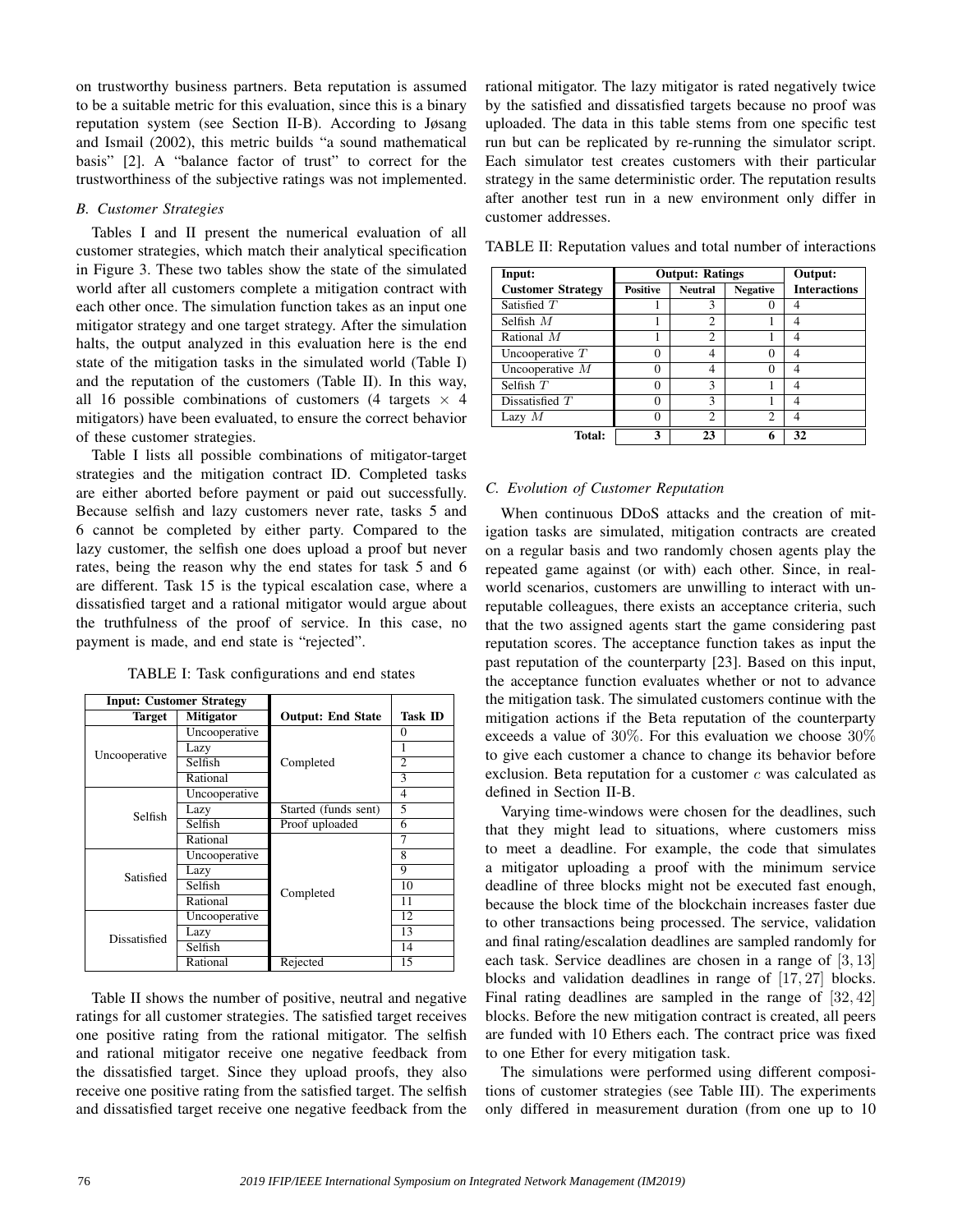days) and the number of customers. Figure 4 presents the average Beta reputation by time and customer strategy for the third test run.

| <b>Strategy</b>                                                                                      | <b>Number of Customers</b>    |                                         |                                         |
|------------------------------------------------------------------------------------------------------|-------------------------------|-----------------------------------------|-----------------------------------------|
|                                                                                                      | <b>First Run</b><br>$(1$ day) | <b>Second Run</b><br>$(5 \text{ days})$ | <b>Third Run</b><br>$(10 \text{ days})$ |
| Rational $M$<br>Satisfied $T$                                                                        | 10                            | 20                                      | 50                                      |
| Uncooperative $T$<br>Selfish $T$<br>Dissatisfied $T$<br>Uncooperative $M$<br>Lazy $M$<br>Selfish $M$ | 10                            | 20                                      | 50                                      |
| <b>Total Number of Customers:</b>                                                                    | 80                            | 160                                     | 400                                     |

TABLE III: Distribution of customer strategies

#### VI. DISCUSSION

To the best of the author's knowledge there is no concrete (or remotely comparable) implementations of BloSS that produce real, historical transaction data. Therefore, the evaluation of the reputation scheme using simulated data is still limited in meaningfulness. However, all simulated interactions between the different types of customers allow for a discussion about how reputation could evolve in the system proposed and how a customer with a particular strategy would perform.

Overall, Beta reputation scores for attack targets  $(Ts)$  allow identifying a satisfied  $T$ , because in comparison with the undesired  $T$  strategies it develops the highest average reputation value (*cf.* Figure 4). From Figure 4 it also becomes evident, that dissatisfied and selfish  $T_s$  are downgraded continuously and will eventually no longer receive help from mitigators (Ms), due to their lousy rating. It is not desirable in all circumstances that satisfied  $T_s$  crowd out dissatisfied  $T_s$ , since this will incentivize  $T<sub>s</sub>$  to accept also poorly (or even severely) delivered mitigation services. Because of the current design, no third party checks that a rating indeed matches the quality of the delivered service, this problem remains yet unsolved.

After the first few mitigation contracts,  $M$  reputation values in Figure 4 also allow to clearly distinguish a constant rational  $M$  from the lazy  $M$ . However, unlike for the  $T_s$ , it is difficult to distinguish the rational  $M$  from the selfish and uncooperative  $M$ . The uncooperative  $M$  usually shows very low positive and negative reputation, because it aborts mitigation tasks early, never takes any action, thus receives little feedback and its reputation stagnates at 50%, not performing particularly good or bad. Hence, chances of picking an uncooperative M for a transaction is diminished the most by considering raw reputation values, especially the amount of positive and negative ratings. Because both, the selfish and rational M, upload proofs, the only difference between the two strategies is that the selfish  $M$  never rates. Selfish  $M$  behavior is an irrational strategy, since the selfish  $M$  (deliberately or not) deprives itself of payment. Assuming that  $M$  rarely forgets to rate services at the end (which is the definition of selfish behavior), one can also assume that there exists more rational

than selfish Ms. This leads to the conclusion that chances of picking a rational  $M$  compared to a selfish  $M$  with the same Beta reputation score are higher, due to the incentive.

Sybil- and Collusion Attacks. The reputation system prototype excludes the possibility where a customer can boost its reputation by creating mitigation contracts with itself. As long as the system is not deployed on a public ledger, customers can be prevented from maintaining multiple account pseudonyms on the blockchain and transacting between them to inflate reputation (Sybil attack). Hence, an authority controlling access to the customer accounts is required. Since trustworthy authorities give or revoke write permissions for a consortium blockchain, these authorities regulate and manage customer data. They can be held responsible for matching real-world entities with customer accounts in order to prevent Sybil situations. The BloSS system already relies on certificates to assert domain ownership [25]. A similar approach can be defined to manage customer accounts and pseudonyms of the reputation module. The impact of authority on whitewashing (*i.e.* reentry) attacks were not analyzed in this work. Unfortunately, the need for regulating authorities weakens the self-regulatory nature of the reputation system implemented, however the use of certificates required runs along the same argument.

Ballot Stuffing and Bad-mouthing. This system is not immune against ballot stuffing. Besides the transactions recorded on the blockchain, customers can agree on discounts and benefits over alternative communication channels [4]. An example of such an arrangement would be two customers rating each other positively independent of the mitigation outcome (*i.e.* fake service contracts). If they refund the price of mitigation, the price for improved reputation equals the contract setup costs. Contrary to ballot stuffing, the blockchain-based reputation system design impedes bad-mouthing [4]. A customer can only leave feedback for completed transactions. This elevates the cost barrier of bad-mouthing a competitor, because a transaction needs to be committed for every fraudulent reputation statement [4].

Verifiability and Anonymity. The open architecture of the prototype allows consumers to verify reputation metrics by issuing queries to the reputation API. In the current design of the system, verifiability of the reputation metric leads to reduced anonymity. In turn, this only provides limited security for the rater.

Limitations. The baseline scenario presented in Section III, where exactly two customers work together under exactly one mitigation contract and where they act following this protocol, might be too simplistic for real-world scenarios. In some instances, a contract between multiple parties with additional steps during attack mitigation could be required. A  $1 : n$ defense situation with one attack target and  $n$  mitigators can be solved with  $n$  "1 : 1 mitigation contracts", for instance, if large distributed CDNs support DDoS attack mitigation by temporarily serving the content to users. Also, a different mitigation smart contract can replace or extend the mitigation module. Thus, the understanding and investigations of the basic set-up will help to combine findings of more complex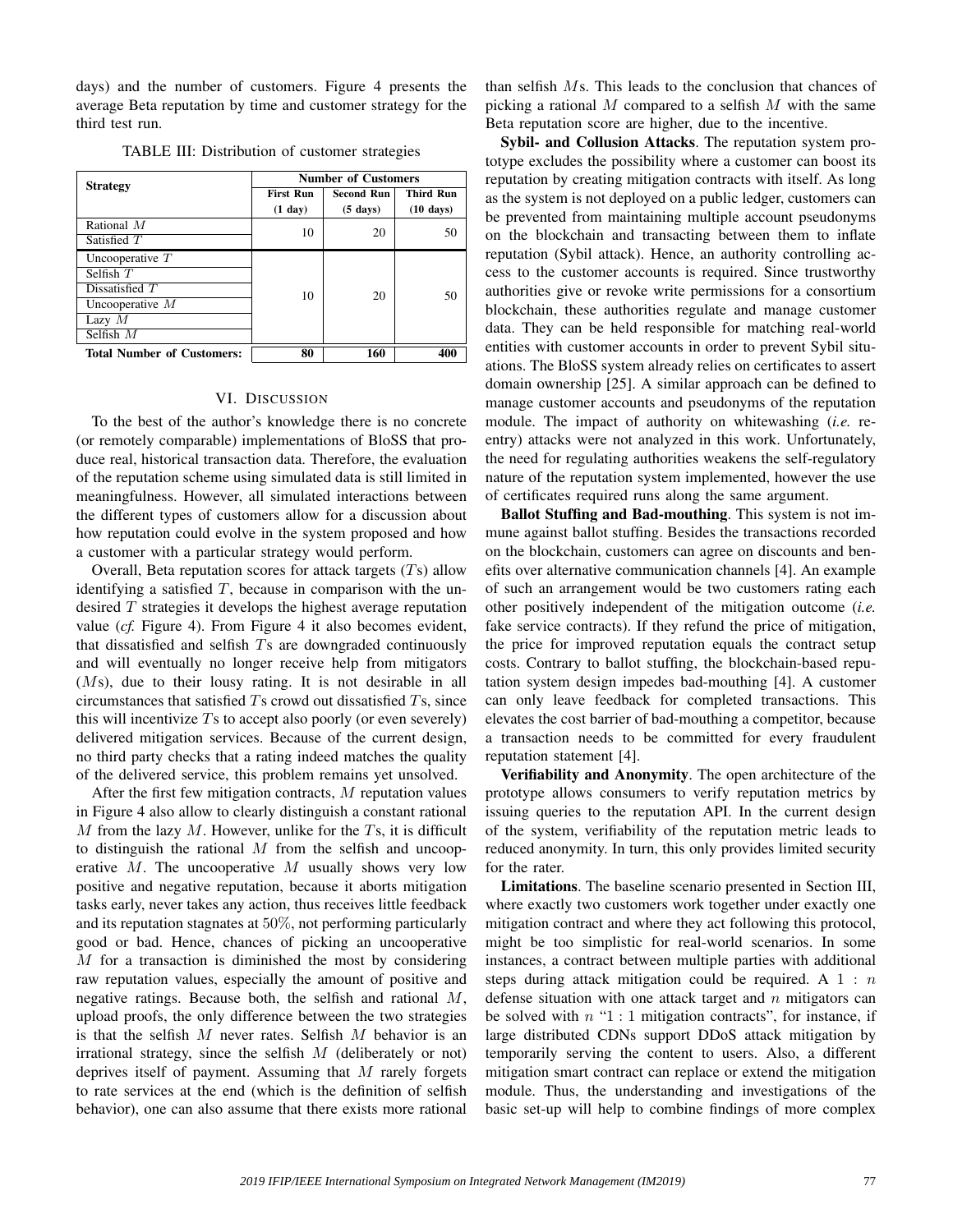

Fig. 4: Average Beta reputation for targets and mitigators

settings.

The blockchain used for prototyping the system relies on Proof-of-Work (PoW) consensus to confirm transactions. This has the disadvantage of varying block times, which among other determinants also depends on the current difficulty of the math problem. Since parties to a mitigation contract arrange fixed deadlines in blocks, the entire time span in seconds varies. Employing another consensus algorithm, for example, Proof-of-Authority (PoA), can solve this problem. No mining (*i.e.* solving complex math problems) is required in PoA systems, since blocks are appended to the chain by authorized peers only [20]. This comes with the benefit of predictable block times and thus steady time intervals (*i.e.* predictable deadlines) [20].

The evaluation with the target strategies as described in Figure 3 assumes that there are no lazy  $T_s$  that never start a task they initiated. This would be irrational behavior, since a rational  $T$  is motivated to see the issue resolved as soon as possible. Nonetheless, there could be a  $T$  that forgets about an approved task. Such behavior is undesired, since mitigator M has no feedback until the task is either started or aborted.

The simulator assumes that a customer participates in all contracts as either  $M$  or  $T$ , but not as both. In a real-world scenario, today's  $M$  can be tomorrow's  $T$  and vice-versa. The simulator was programmed in a simplified version in order to attribute reputation scores better to one customer address.

# VII. FINAL CONSIDERATIONS AND FUTURE WORK

This work presented a mitigation protocol for a cooperative defense, fostering trust and establishing a baseline toward rewards to be distributed. Thus, the protocol discourages freeriding (attack targets) and false-reporting (mitigators) in the long run by incentivizing the rational behavior between cooperative entities. System evaluation tested different customer (*i.e.,* cooperative entities) strategies over 10 days of simulation, showing that non-rational customers had reputations points diminished over time in contrast to rational/satisfied customers. The system prevents Sybil and collusion attacks by mapping customer accounts to real-world identities, preventing customers from creating several identities to manipulate reputation scores. However, ballot stuffing and bad-mouthing are not prevented, but discouraged due to the cost to deploy a mitigation contract only to manipulate reputation scores.

As future work, it is intended to further investigate protocols or tools that can be used to ensure a reliable and automated proof-of-mitigation in a collaborative defense [26], serving as a basis to rate a mitigation service. Also, it is intended to investigate approaches to automate the resolution of escalation cases to decide whether a proof of mitigation satisfies the requested mitigation service. Further, assumptions about different types of customers and their respective strategies can deviate from the situation in a proper, cooperative DDoS defense, which only can be investigated based on real-life traces.

#### **REFERENCES**

- [1] Akamai. *How to Protect Against DDoS Attacks Stop Denial of Service*. 2016. URL: https://goo.gl/EDTEim (visited on Dec. 4, 2017).
- [2] Audun Josang and Roslan Ismail. "The Beta Reputation System". In: *Proceedings of the 15th Bled Electronic Commerce Conference*. Vol. 5. 2002, pp. 2502–2511.
- [3] Alexander Schaub, Rémi Bazin, O. Hasan, L. Brunie. "A Trustless Privacy-Preserving Reputation System". In: *ICT Systems Security and Privacy Protection*. IFIP Advances in Information and Communication Technology. May 2016, pp. 398–411.
- [4] Yuanfeng Cai and Dan Zhu. "Fraud Detections for Online Businesses: A Perspective from Blockchain Technology". In: *Financial Innovation* 2.1, Dec. 2016, p. 20.
- [5] Christopher Georgen. *Topl, Empowering Growth by Enabling Investment*. 2017. URL: https://goo.gl/Z4uhL7.
- [6] CloudFlare. *CloudFlare Advanced DDoS Protection*. 2016. URL: https://goo.gl/FNJwLP (visited on Dec. 4, 2017).
- [7] Sergi Delgado-Segura, Cristian Tanas, and Jordi Herrera-Joancomartí. "Reputation and Reward: Two Sides of the Same Bitcoin". In: *Sensors* 16.6, May 2016, p. 776.
- [8] Mieso K. Denko. "Detection and Prevention of Denial of Service (DoS) Attacks in Mobile Ad Hoc Networks Using Reputation-Based Incentive Scheme". In: *Journal of Systemics, Cybernetics and Informatics* 3.4, Jan. 2005, pp. 1–9.